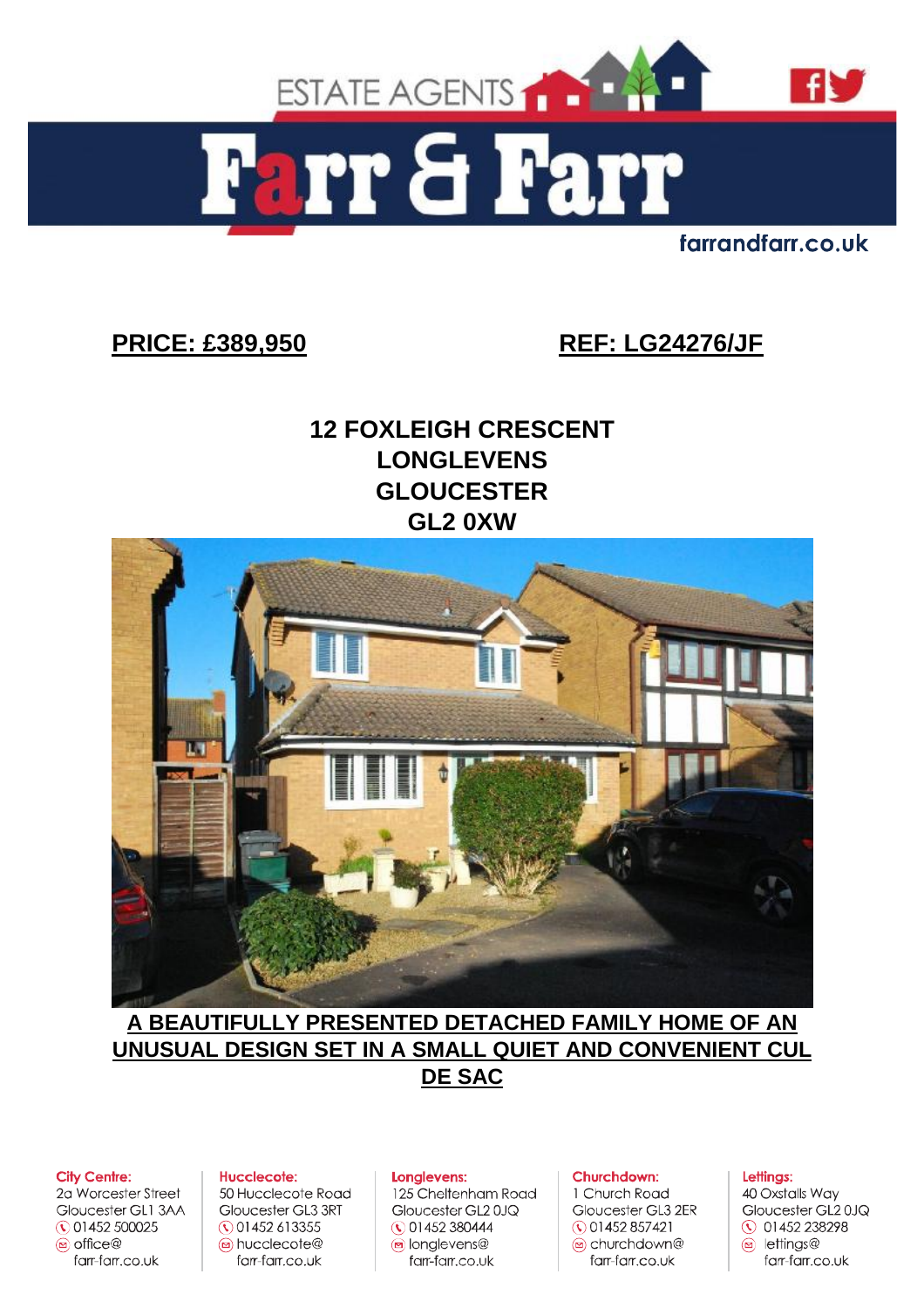## **12 FOXLEIGH CRESCENT, LONGLEVENS, GLOUCESTER**

Foxleigh Crescent is a popular small cul de sac situated off Blackwater Way approximately 2 miles to the East of Gloucester City centre. Excellent local shopping within Longlevens, some of the most sought after schools and transport facilities are all close by and access to the M5 and Cheltenham are only a very short drive.

Number 12 has been recently refurbished to very high standards and with great taste in the current ownership and offers delightful individual family accommodation. All the bedrooms are of a good size, the master, having a recently refitted ensuite as well as a family bathroom. To the ground floor, there is a large lounge/dining room which adjoins an equally large conservatory as well as a bedroom 4 or study and well fitted kitchen and cloakroom. It is heated by gas, has double glazing throughout and to the exterior, parking to the front for 3 cars and landscaped rear gardens

## **THREE/FOUR GOOD BEDROOMS: NEWLY FITTED ENSUITE SHOWER ROOM TO THE MASTER: RECENTLY REFITTED BATHROOM: GOOD SIZED LOUNGE/DINING ROOM: STUDY/BEDROOM FOUR: RECENTLY REFITTED KITCHEN: CLOAKROOM: 20' x 10' CONSERVATORY: GAS CENTRAL HEATING: UPVC DOUBLE GLAZING: AMPLE PARKING: LANDSCAPED GARDENS:**

#### **ENTRANCE PORCH:**

Composite front door with leaded light and bevelled glass detail. Radiator. 15 light glazed door to:-

## **HALL:**

Boxed radiator. High quality flooring.

## **CLOAKROOM:**

Of a very good size and beautifully refitted. Low level W.C with concealed cistern with cupboards to one side and shelf above. Vanity unit with wash hand basin and mixer taps and cupboard below. High quality flooring. Vertical heated towel rail/radiator.

#### **STUDY/BEDROOM 4: 15'5 x 8'4.**

Double radiator. Window to the front. Triple wardrobe cupboard with sliding doors, one mirrored.

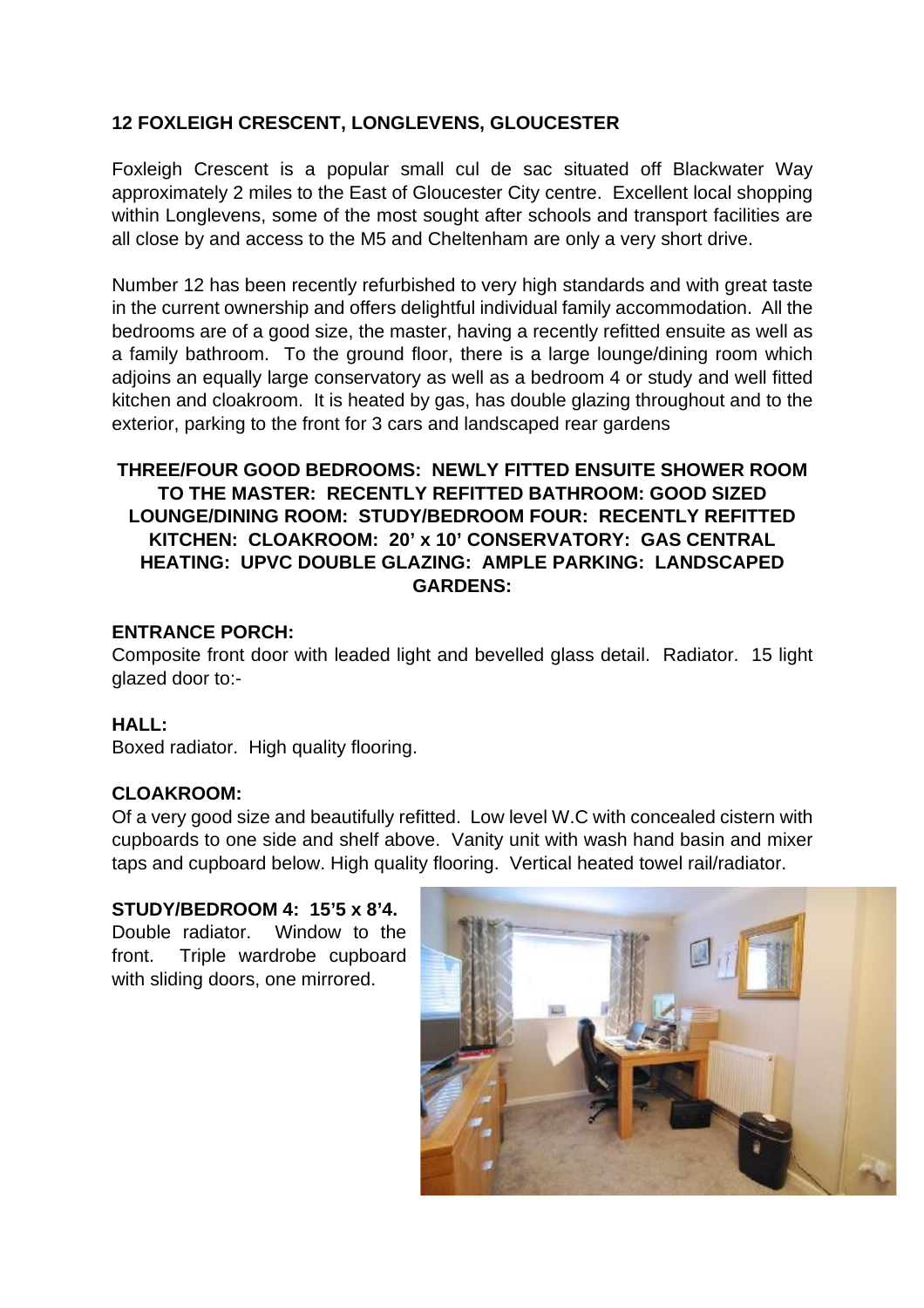# **LOUNGE/DINER: 20' x 11'8.**

Two boxed radiators. Lovely fireplace with log effect electric fire. Recess for T.V and soundbar. Upvc double glazed patio doors overlooking and to:-



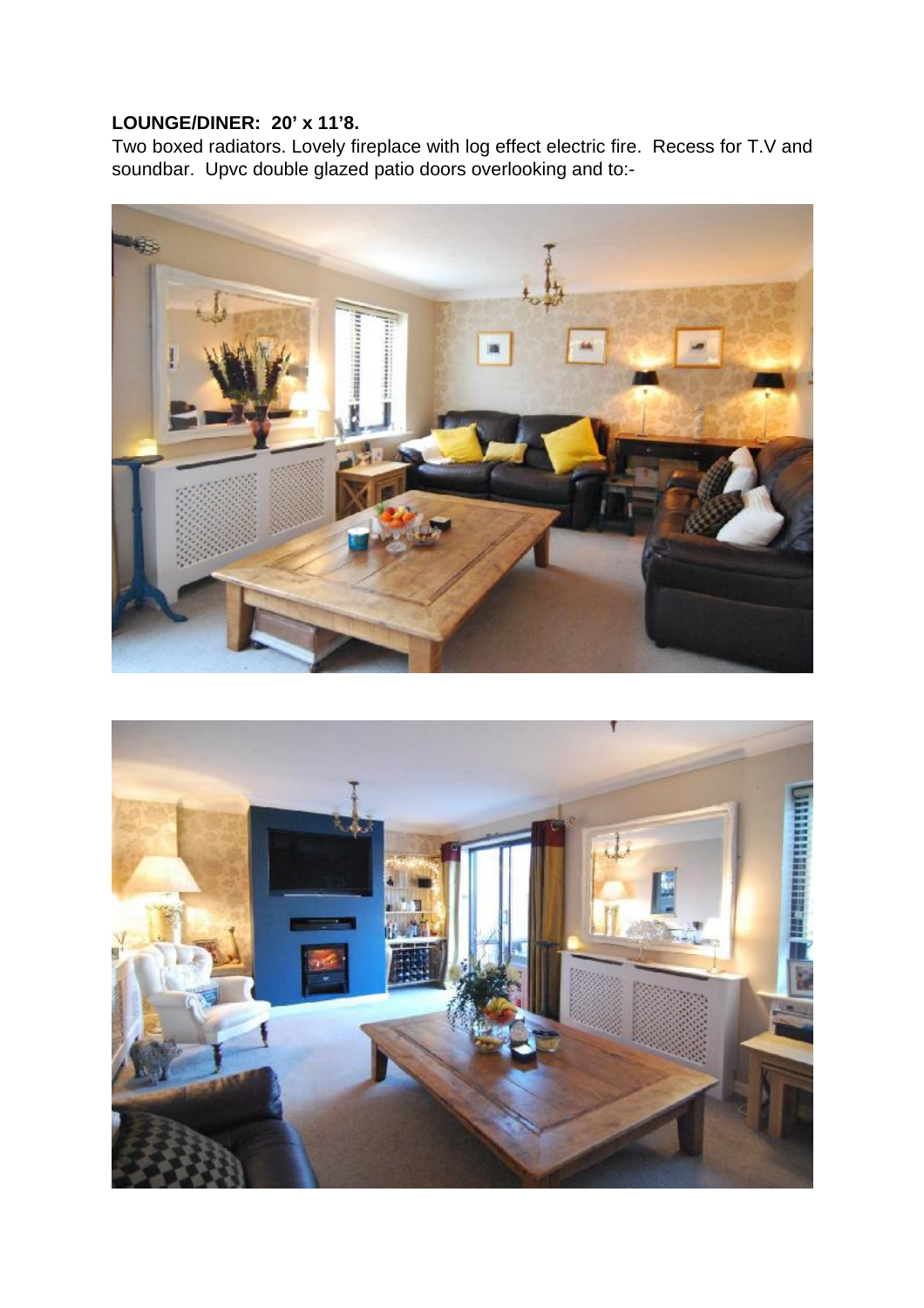# **CONSERVATORY: 20'6 x 9'7.**

Tiled flooring. Double radiator. Two wall light points. Leaded light and coloured glass window tops. Double Upvc double glazed French doors to terrace and garden.



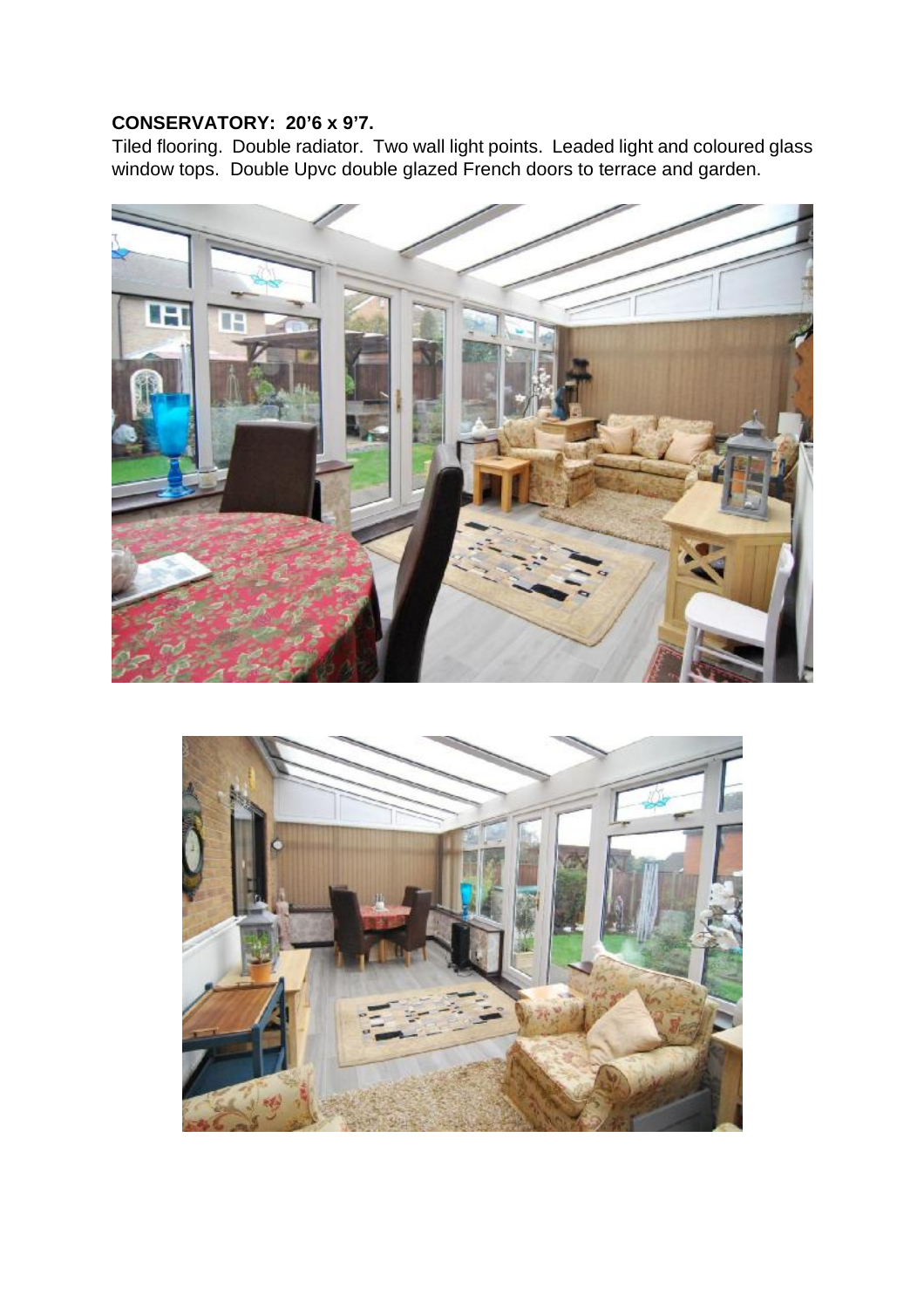#### **KITCHEN: 16'8 x 7'10.**

Beautifully and recently finished with inset 1 ½ bowl sink unit with mixer taps, cupboards and drawers below. Wall and base units. Worktops. High quality splashbacks. Built in Neff double oven with four ring gas hob, extractor hood and light. Dishwasher and Bosch washing machine. Space for fridge/freezer. Contemporary vertical heated towel rail/radiator. Inset ceiling spotlights. Upvc double glazed door to the side. Vaillant gas fired central heating boiler concealed in cupboard.



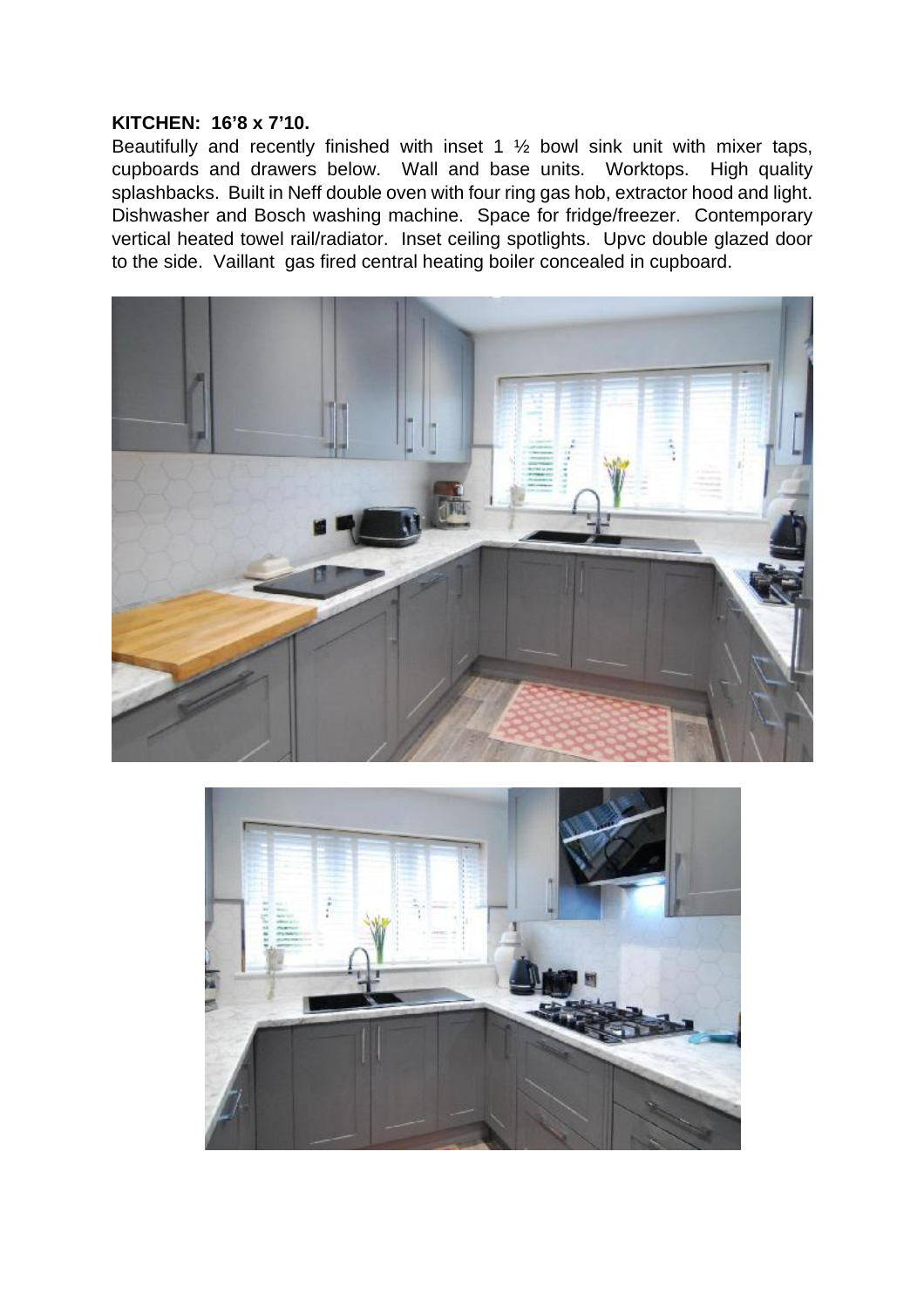

# **FIRST FLOOR:**

# **LANDING:**

Access to loft. Shelved airing cupboard with radiator.

# **BEDROOM 1: 13'6 x 10'5.**

Radiator. Large double wardrobe cupboard and mirrored sliding door.

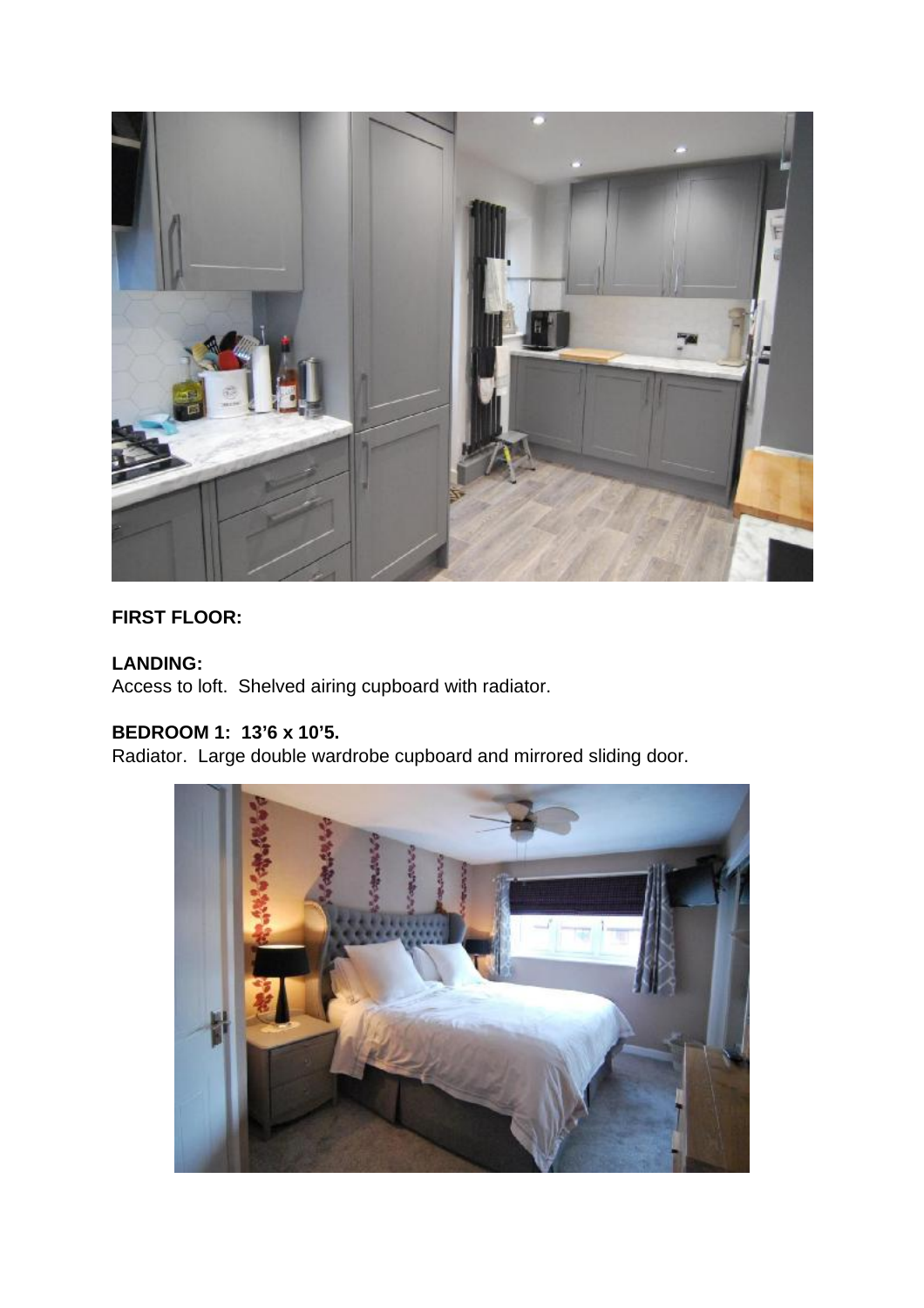### **ENSUITE SHOWER ROOM:**

Beautifully and recently finished with fully tiled shower cubicle, Mira controls and

glazed door. Low level W.C with concealed cistern. Vanity unit with wash hand basin and cupboard below. Lit medicine cabinet/mirror. Vertical heated towel rail in stainless steel. Extractor fan.



**BEDROOM 2: 12'3 x 9'2.**  Radiator.

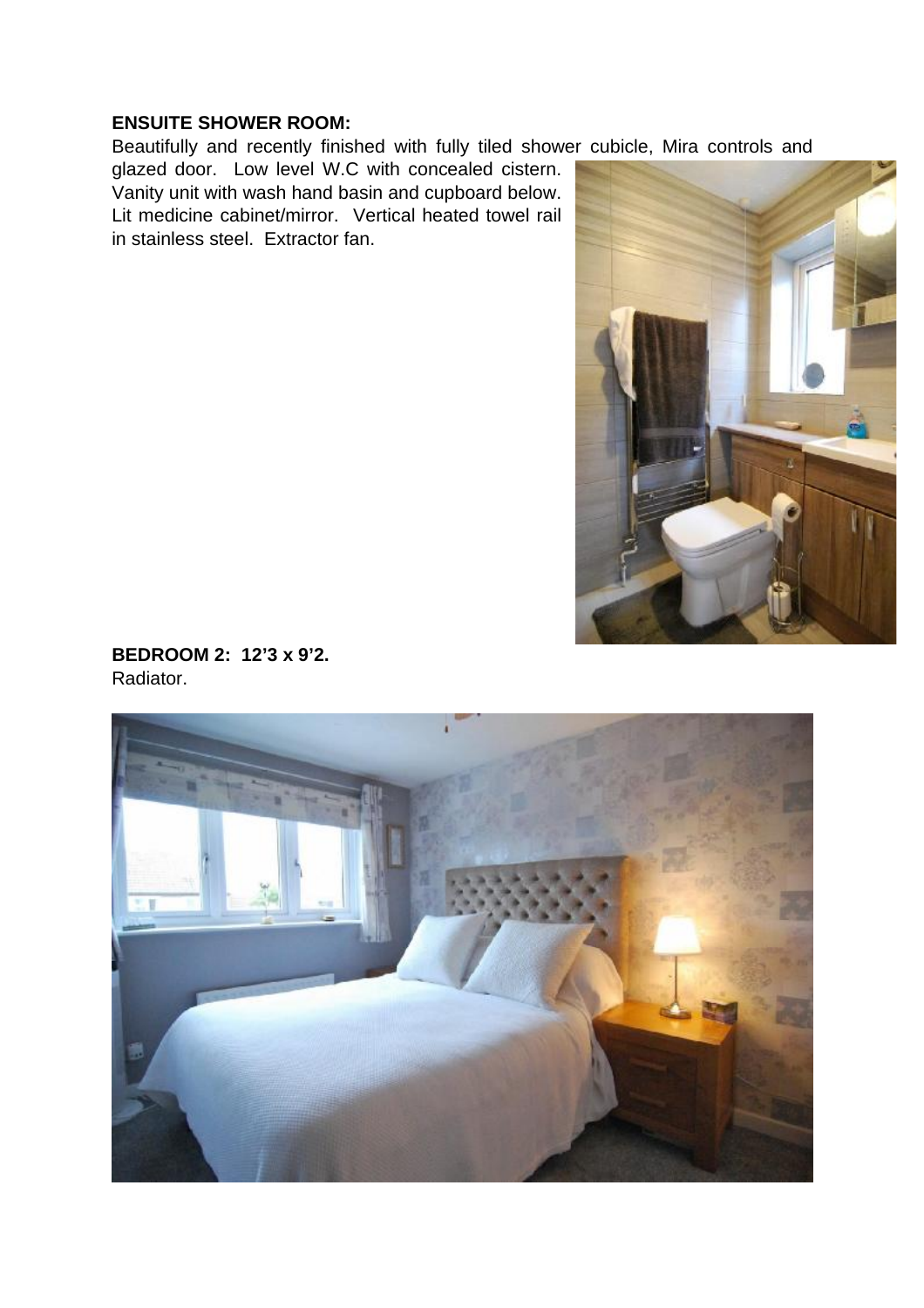## **BEDROOM 3: 9'5 x 8'1.**

Radiator. Wardrobe cupboard.



#### **BATHROOM:**

White suite of panelled bath with mixer taps and separate electric shower with glazed screen and marbrex splashbacks. Pedestal wash hand basin. Low level W.C. Part tiled walls. Stainless steel vertical heated towel rail/radiator. Extractor fan.

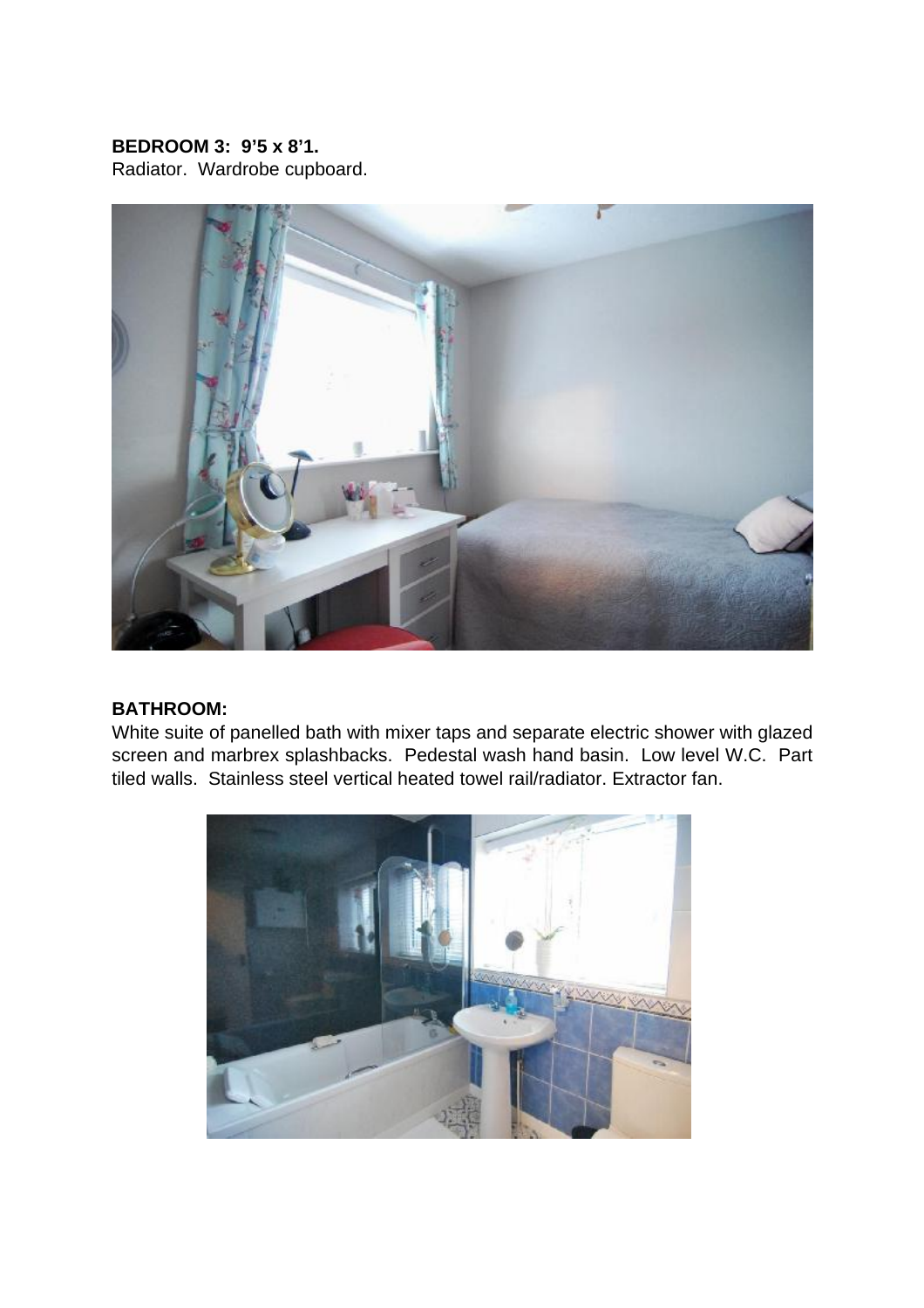#### **EXTERIOR:**

Front gardens predominantly laid to macadam with parking for 2 / 3 cars. Mature shrubs. Path to front door. Gated side access. Carriage light.

Rear gardens are well landscaped with terrace and lawns. Good area of terrace with shingle surround and covered pergola above. Shrub bed borders. Close boarded fencing. Concealed area for storage and two sheds.